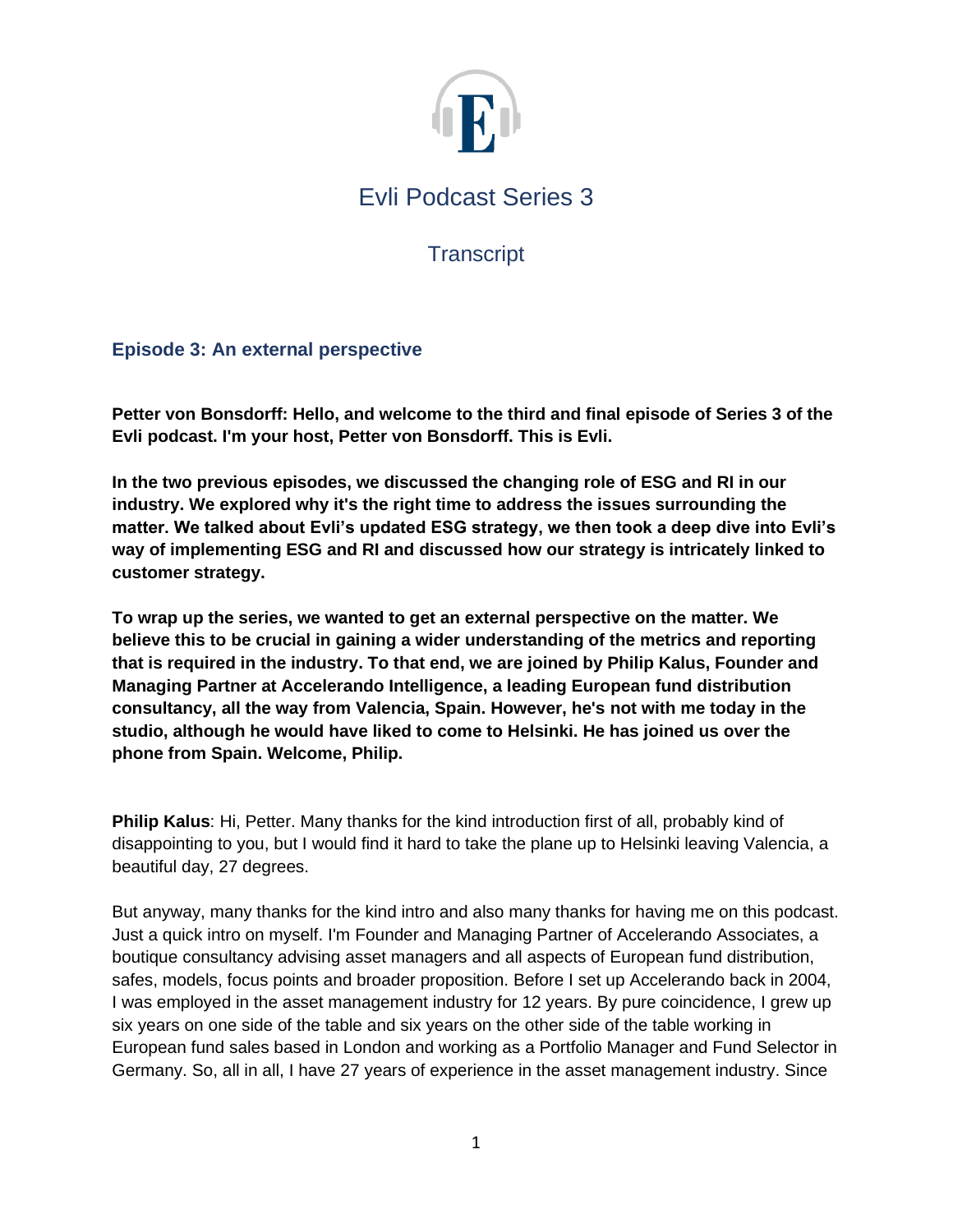2008, I have lived and worked in Valencia, Spain, which is simply much nicer than Frankfurt or London, but that's probably a different story.

**Petter: Thank you, Philip. Now, I have visited you in Valencia, so I do agree to have an office in the suburbs of Valencia beats at least Helsinki in January any day. So, that's a good choice. Now, ESG is the subject of this podcast series. So, let's get started with this one and I start off with a very general, but open question.**

**Philip, in your view, where does the ESG and RI sector sit at present? The floor is yours, please.**

**Philip**: Ok. Well, ESG and ESG Marketing certainly remains to enjoy its day in the sun but at least in our view, there's way too much talk the talk. Certainly, many asset managers walk the walk, more or less. But it's still a relatively early stage for many asset managers in this aspect.

And we also see a lot of differences in reality. For example, some asset managers are already quite advanced in terms of the G or the E in the ESG, but not equally on the E and the S and the G. Next to walking the walk, it's also very, very important for asset managers to provide evidence, to investors. For example, in terms of ESG funds reports. Here, it's important to say, not just in terms of ESG funds only, but actually on all funds available. And you've done some research on that and what is currently publicly available in terms of ESG reports on an overall industry level, is in fact incredibly disappointing. So, when you access asset manager websites, you may find…

## **Petter: Do you mean how they have implemented ESG?**

**Philip**: I refer much more to the evidence. So, I mean, everybody talks about ESG, certainly. Yeah. And then you look at asset manager website, you see a lot of ESG marketing stories, you see some info graphs, broad messages. If you dig deeper, you find some policy statements on some aspects. But if you really, from an investor point of view, if you really look for evidence, what is the asset manager really doing in terms of ESG and what kind of footprint does this have in a specific fund?

Then, what is actually publicly available is incredibly limited. And I think that the industry has quite a lot of work to do on this in general terms.

## **Petter: So, in order to be credible, in your opinion, the asset managers should be open to reporting on a general level. Is that what you're saying?**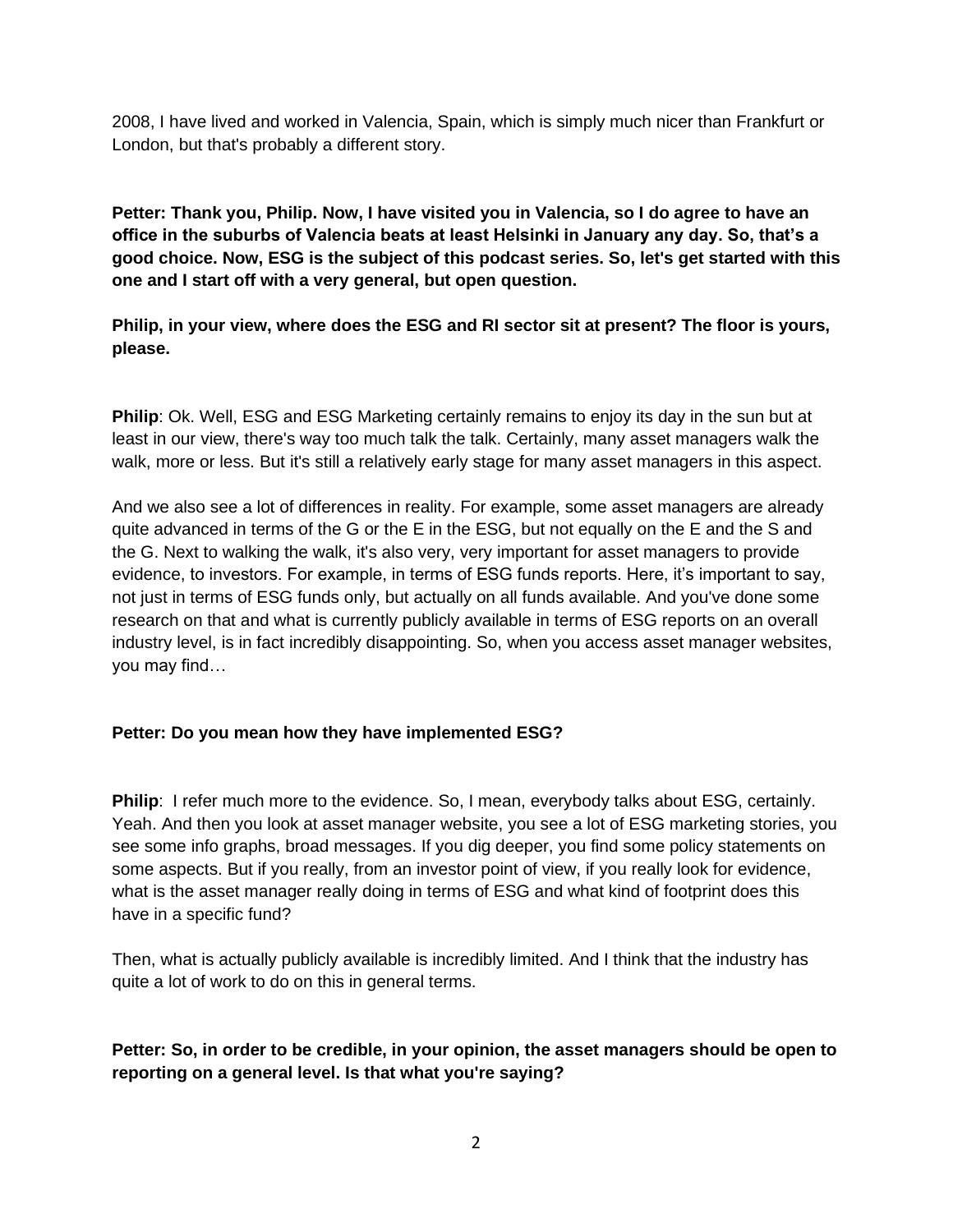**Philip**: Yes, absolutely. Absolutely. And I think it's absolutely crucial, not only on an overall level, some asset managers are doing that, but also on a fund level. I think just displaying broad policies and broad ESG messages is not good enough for professional fund buyers.

## **Petter: Would you call that some kind of greenwashing or ESG washing?**

**Philip**: Not necessarily yet. It depends a bit on case to case. But I think it's really important for the professional fund buyers, the fund selectors, is really to understand, okay, how does this work now in that fund, what's the footprint in that specific fund? How does it compare, for instance, to a benchmark? Because it's incredibly hard for fund buyers, at least as of now, to make the incomparable comparable. And the only way to achieve that is more detailed specific ESG reports on the fund and the review.

## **Petter: Interesting, Philip. So, what more can be done by asset management companies? And do you think there's a danger of investors then being misdirected?**

**Philip**: Oh, yes. Well, I think first of all in terms of what can be done as mentioned earlier, it is all about walking the walk and not just talking the talk. I also think that many asset managers should be more honest on where they really are in terms of ESG. Just to give you one example, if one asset manager has, for instance, one ESG fund with some 20 or 30 years of history but only one fund out of, for example, 200 funds, it would be simply wrong to claim decades of ESG experience. At least on the asset manager's company or overall fund management level. In terms of what can be improved, I think one of the key areas, as mentioned earlier, is the evidence and the other one is data and data control.

Just to give you one example, just last year, in Q4, a major US asset manager faced some real public media pressure for labelling some funds on its website as sustainable, while that was simply not true. It wasn't correct. It turned out it was a mistake by the data and the rating agency, an external one, which provided the data to the asset manager. And it was quickly corrected, but the harm was done. It was a major, excuse the word, it was a major shit-storm in professional media. And for us here at Accelerando, we simply found it stunning that nobody had spotted that. It is just a liability of the asset manager that any data and ratings regarding ESG or otherwise, are correct.

**Petter: So, you would suggest, then, a credible ESG approach by asset managers should be holistic? It should be all embracing, all the products and all the processes, for example?**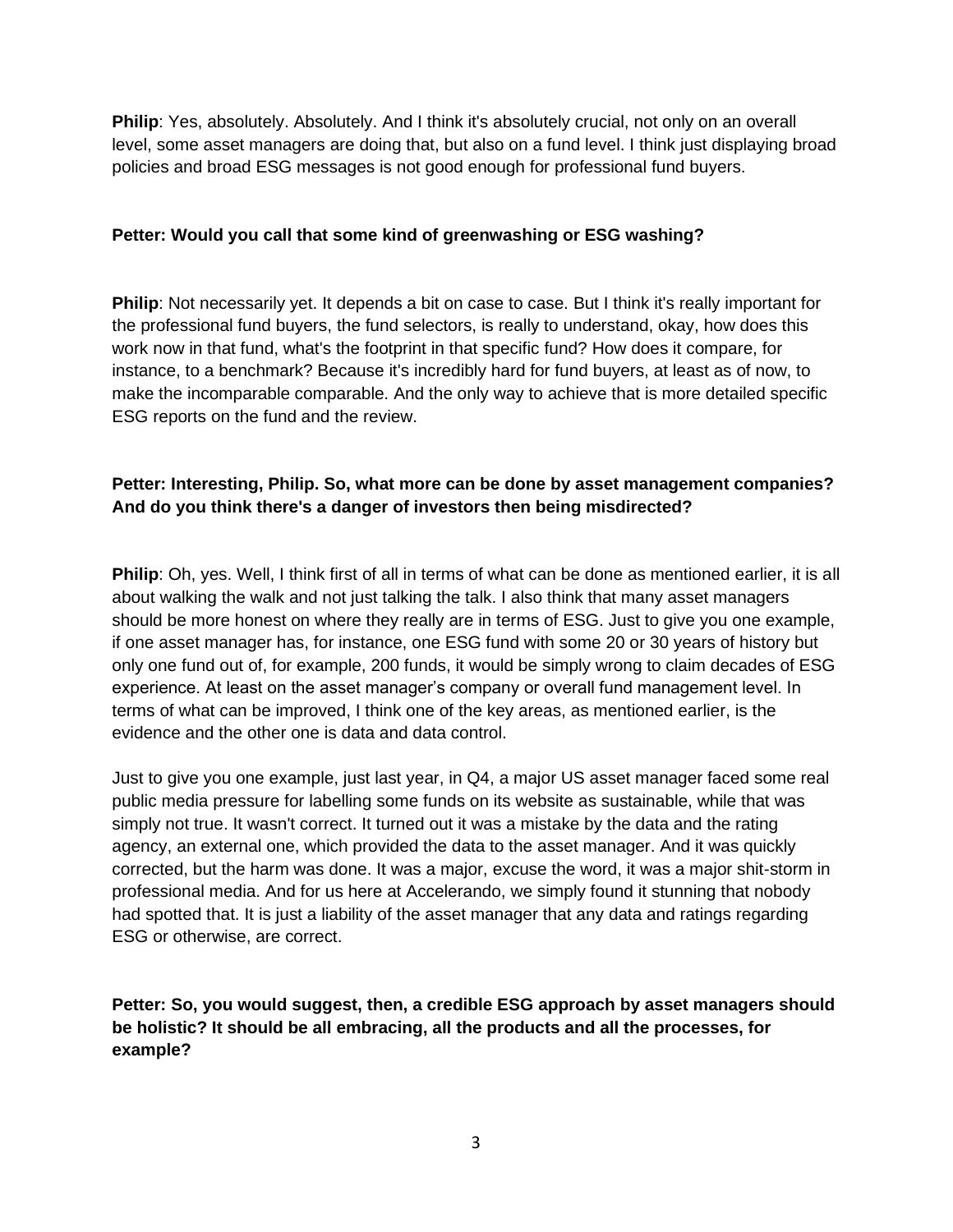**Philip**: Yes and no. It depends a bit on the case. I mean, there are funds where it doesn't make sense or where the ESG enhancement would be very limited. But if we talk about more mainstream funds, typical fund ranges, composed of global equity, US equity, European equity, etc., certainly yes. And I think that in general it's just a question of time. I'm incredibly confident that in a relatively short period, one to three years, we will see that anyway.

**Petter: But let's then have a look a little bit backwards before we go forward. So, now we're in a situation where ESG is being talked about very much in the industry. So, I was just thinking that going back to the origins of responsible investing and ESG, although it has come into mainstream thinking over the past 15 years, this is not a new thing. Do you think?** 

**Philip**: No, no, not at all. I mean, churches, faith-based investors have been applying kind of sector exclusions for quite some time already. Just take a look back at history. Ancient Jewish laws already addressed it in the 16th century, the Quakers followed their faith when investing already at that time. So, the origin goes back or has quite a long history. In terms of more recent history I think there was one very important point in the late sixties, during the Vietnam War, which basically sparked a number of very large US institutional investors to completely shy away from military or defence investments.

#### **Petter: Oh, right.**

**Philip**: And we saw a couple of new laws coming into place in the late sixties and seventies. Of course, they were already in the eighties and nineties. Responsible investments and ESG certainly grew in scale. But it very much remained the theme for either faith-based investors, or, let's call it purpose sponsors such as Queen Banks, for instance.

#### **Petter: Well, what do you think, then, has driven the sector's growth in recent years?**

**Philip**: Well, I think there were two major break points for ESG and both happened around 2007, 2008. The first one was, I think, reputational risk. Just after the Bill and Melinda Gates Foundation scandal back in 2007 for owning stocks of companies causing major harm, for instance, in the Niger Delta. It was a major issue and the media storm also caught some very large asset managers in the United States.

In general, just this media attention, all this reputation risk in essence has led to much more thought on avoiding reputation risks, not only by asset managers, but also by large asset owners.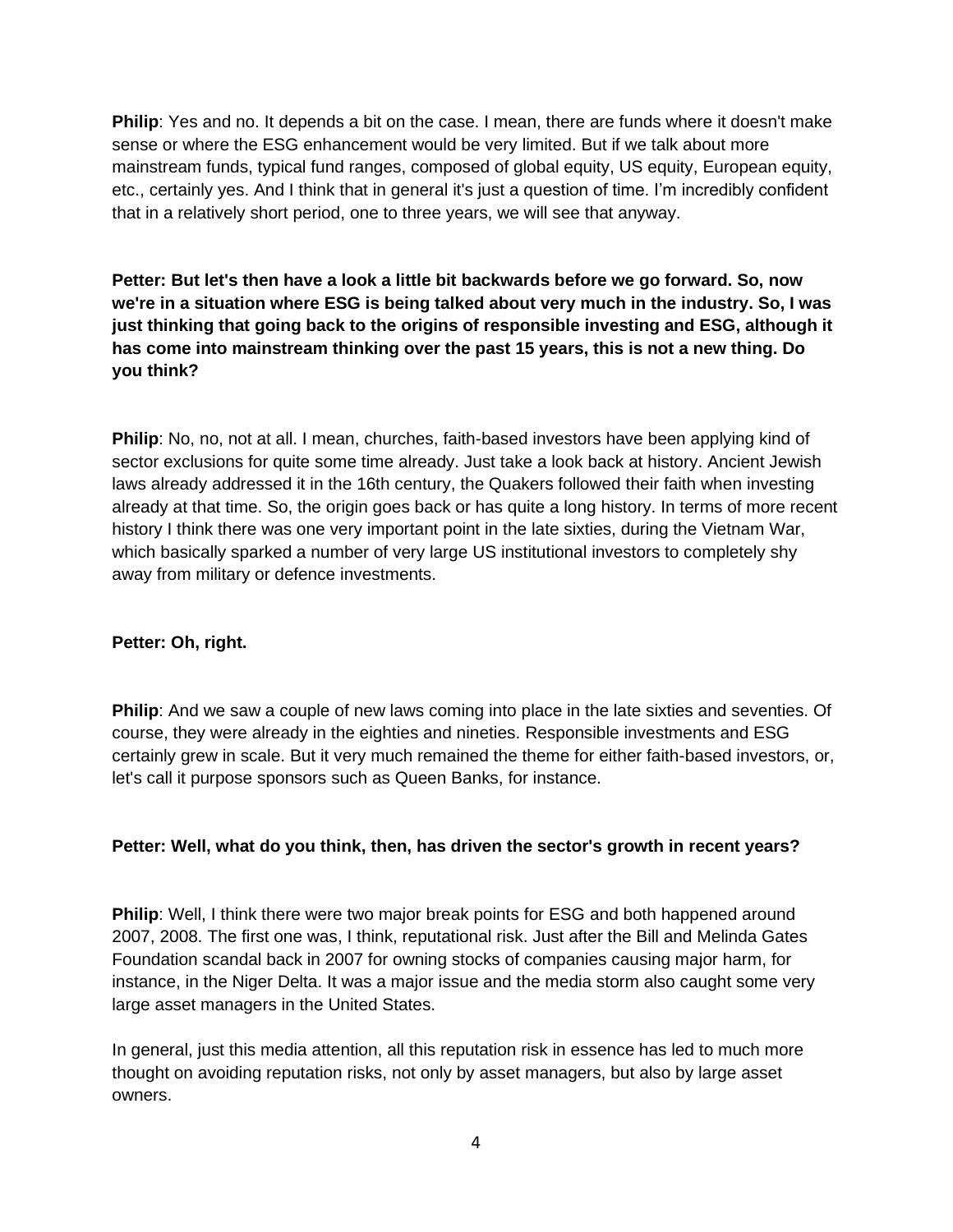And secondly, the second break point, literally at the same time or very shortly after, more 2008ish: ESG as an additional source of risk identification, risk avoidance, gained a lot more traction following the global financial crisis. There was a lot of evidence on the benefit, the riskreducing element of ESG at that time. And I think that…

#### **Petter: Are you now talking about the risk reduction for asset managers?**

**Philip**: Yes. For asset managers. Yeah.

## **Petter: So, for the investors into the asset managers for risk reduction. Okay. 2007, you said…**

**Philip**: 2007, 2008, that time. And obviously because of the evidence which was there on the benefit of the risk reduction, benefit of ESG considerations, the momentum has grown in the following years, 2009, 2010, etc.

## **Petter: Then again, if we look at measurement and reporting of ESG at the asset managers. The growth of ESG reporting in this case should have an increased importance for asset managers, especially for their clients. What's your take on this?**

**Philip**: Absolutely. There's probably not much to add there. Absolutely. This is also coming back to the first talking point. I think it's very much about providing the evidence transparency and clarity.

## **Petter: Evidence, transparency and clarity. With these three words, what about the future, then? So ESG and Responsible Investment has been around for a while. What's different this time?**

**Philip**: I think two things. I think certainly awareness has grown on the investor side, but also on the asset management side. Also, purpose is becoming of increasing importance. But at the end of the day, it was EU regulation that is real driving force. We could call it a complete game changer, not only for asset managers, but also for institutional investors alike. Just think of taxonomy regulation, disclosure regulation, suitability rules, labels for retail products, etc. It's massive. There's so much in the pipeline. It's a real massive programme.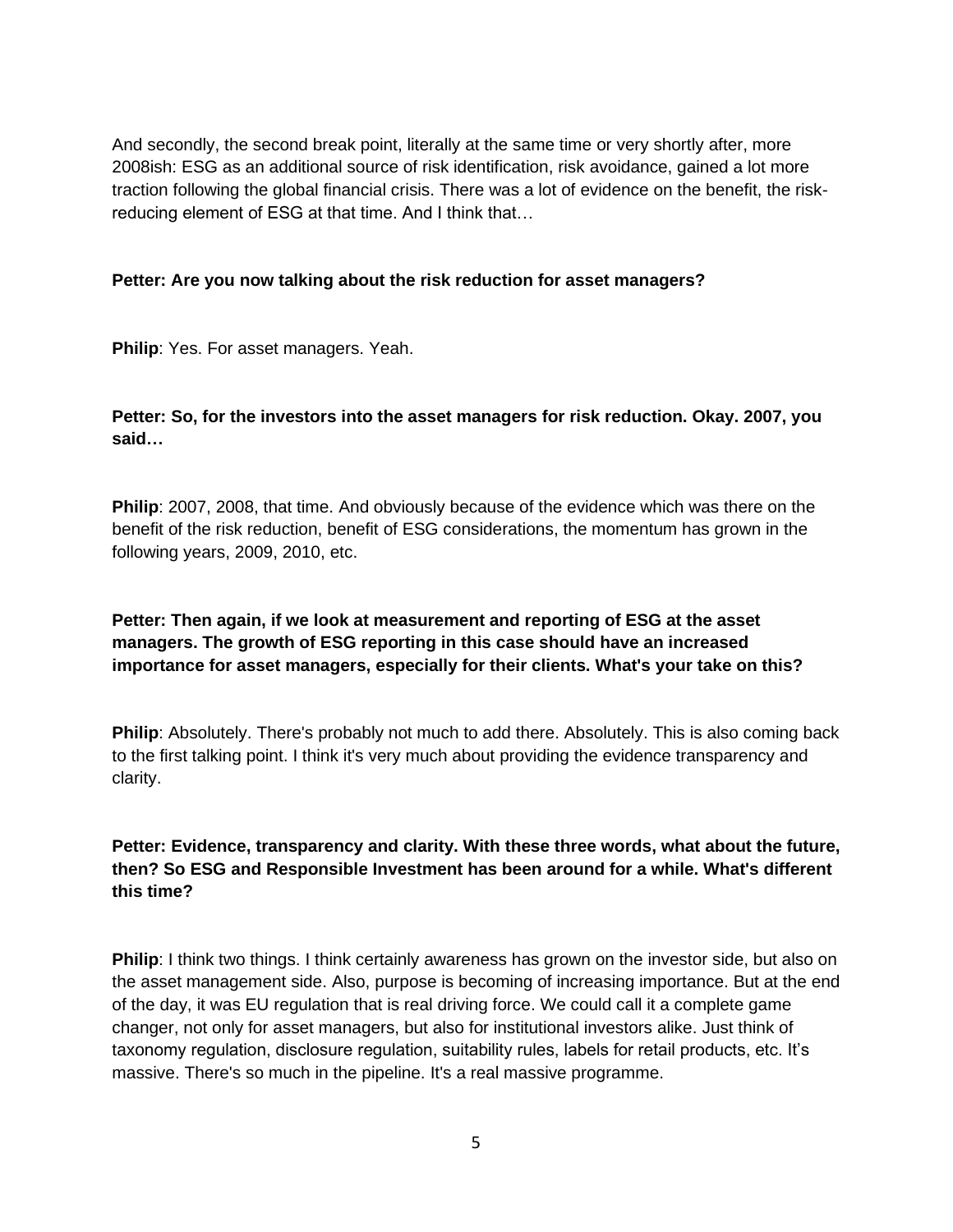**Petter: So, then, in the long-term are you saying that responsible investments and ESG are here to stay or are even going into mainstream?**

**Philip**: Absolutely. A clear yes. ESG is here to stay and that is really what has changed over the last 20 years. It has really moved from niche to mainstream and there's no way around it. And I think we mentioned it earlier, we really expect ESG to be integrated across the vast majority of funds available in Europe, across all asset classes.

Interestingly, if it really happens that ESG is just a major part or an important part of portfolio management, I think that a lot of the current ESG-focused marketing campaigns will disappear in a couple of years. In that context, I quite like the example of cars and low emission marketing. Low emissions are met, of course, now – it is simply expected. And basically, all the talk about the little emissions has literally disappeared. And I think we will see something very similar happening in the asset management industry. ESG or integration and the rigour of the ESG integration will become simply a matter of course. It will be expected. If you don't have that, if you don't do that, you simply can't pitch.

**Petter: So that's a pretty clear picture of the future. Where we are going? In a few years' time, we won't be campaigning on ESG matters but if we don't tick the box we're never going to be there without our investors. At Evli, this is actually where we would like to have our investors. So, who is there to direct the responsibilities? Where can an investor go if he's bought into misconduct as you mentioned?**

**Philip**: Well, in reality, I think everybody needs to take ownership here. It's not just the data or rating agencies, it's also the fund managers using it. And generally, you see that ratings experienced some negative media traction recently and some recent prominent fallouts. And certainly, that raises some question marks.

However, the main takeaway here, not only for fund manager but also for fund buyers, is that it's not to fully rely on one singular external rating provider. Also, users of ratings must fully understand the underlying methodologies and also potential limitations. But I think that the real point is that everybody needs to take ownership. Everybody needs to do their homework, the data, the rating providers, the fund managers using it. But also fund selectors in terms of not just relying on these external ratings.

**Petter: For that, you as an investor will probably need to call for transparency to start with.**